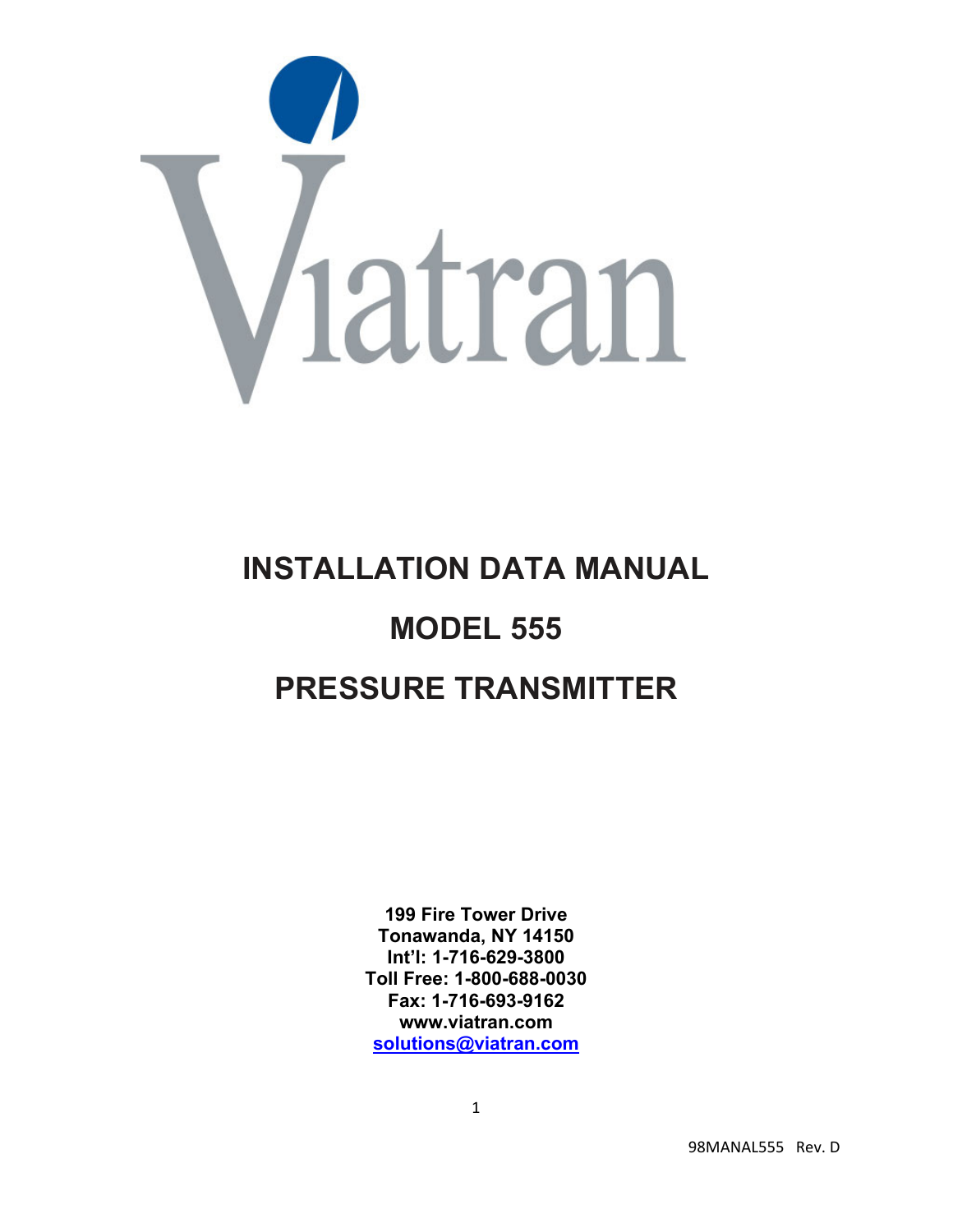#### **COMPANY BACKGROUND**

Viatran is an ISO 9001:2000 certified company committed to providing high quality pressure transducers and transmitters. Established more than 40 years ago, Viatran has built its reputation on providing durable, and accurate pressure sensing devices. Our products are often specifically requested by integrators and engineering firms for applications ranging from the offshore oil rigs to pump control to tank and well level measurement. Viatran is often called for custom modifications for applications where standard products are not available.

## **TECHNICAL SUPPORT**

Technical assistance is available Monday-Friday 8:00 AM to 5:00 PM (Eastern) from our knowledgeable factory personnel to answer any of your application or installation questions. Our toll free number is 1-800-688-0030. Questions or additional documentation can also be requested via e-mail at solutions@viatran.com.

## **CUSTOMER SERVICE**

Orders for additional units or accessories can be place by calling customer service at 1-800-688-0030 or by fax at 1-716-693-9162. Orders can also be placed by contacting a local representative in your area. To find the nearest representative visit our web site at www.viatran.com.

## **PRODUCT OVERVIEW**

All information contained in this document is representative of a standard Model 555. If the product you ordered has special requirements or modifications, refer to the Laser Marked information on the product and your purchase order for possible alteration to the product's configuration. Failure to verify product configuration before installation may cause permanent product damage and in most cases, void the manufacturer's product warranty. If you are unsure or have questions about your product, please contact our Application Engineers for assistance.

Remove and retain all instruction manuals and performance certificates that are shipped with the product. These documents provide important information on the product's calibration, operation, safety precautions, recommended maintenance, re-calibration requirements, repair service instructions and warranty information. These documents are updated from time to time as changes to the product occur and should be reviewed at receipt so that proper and safe installation can occur.

#### **BASIC OPERATION**

*Note: The casting of the module has raised numbers at the adjustment screw positions. Those numbers reflect the following function of the assigned screw.*  Screw 1: Top left, Coarse Zero Pot (CCW - Lower, CW - Raise) Screw 2: Top right, Fine Zero Pot (CCW - lower, CW - Raise) Screw 3: Lower left, Internal Cal. Activation Pot ( 12 or 6 o'clock position - Disengage: 3 o'clock Engage) Screw 4: Lower right, Span Adjustment Pot (CCW - lower, CW - Raise)

- 1. Outside of using the calibration circuit or the availability of a metrology lab for obtaining a pressure (Full Scale) reading, no object should be used to physically move the sensor.
- 2. Once proper connections and power are applied, the unit should begin to function.
- 3. Check the zero output with performance certificate to verify readings. If it is out of specification from the performance certificate, use the coarse and fine zero adjustment screws to obtain the proper reading.
- 4. With no pressure applied, engage the calibration circuit by slowly rotating the calibration screw until the current output rises to about 8.80 mA's. Check the reading with the performance certificate. If the reading is off, adjust the span screw to raise or lower the reading - return the calibration circuit to the original position.
- 5. When making zero and/or span adjustments, there may be some interaction between zero and span readings repeat adjustments if needed.
- 6. Always return the calibration screw to off or CCW position before installing the transmitter into the application. *Note: This is a common reason for incorrect readings at start-up. The calibration circuit must be deactivated in order for the product to perform properly.*
- 7. Once the product has been tested and functionality verified, the power and meter connections may be removed and the product reconnected to the instrumentation loop.

## **NON-STANDARD RANGE (NSR) CALIBRATION**

NSR: A non-standard range is a customer request to provide alternate scale readings. Through the use of a single transmitter, numerous pressure ranges can be set-up. Depending upon the model, the transmitter can be scaled down to any pressure range, from three times to five times the original range. Only NSR requests for ranges less than the sensor's rated range are recommended and in most cases possible. The NSR is possible due to the ability of the adjustment screws to alter where the zero and span will fall. Refer to the below example for field calibration.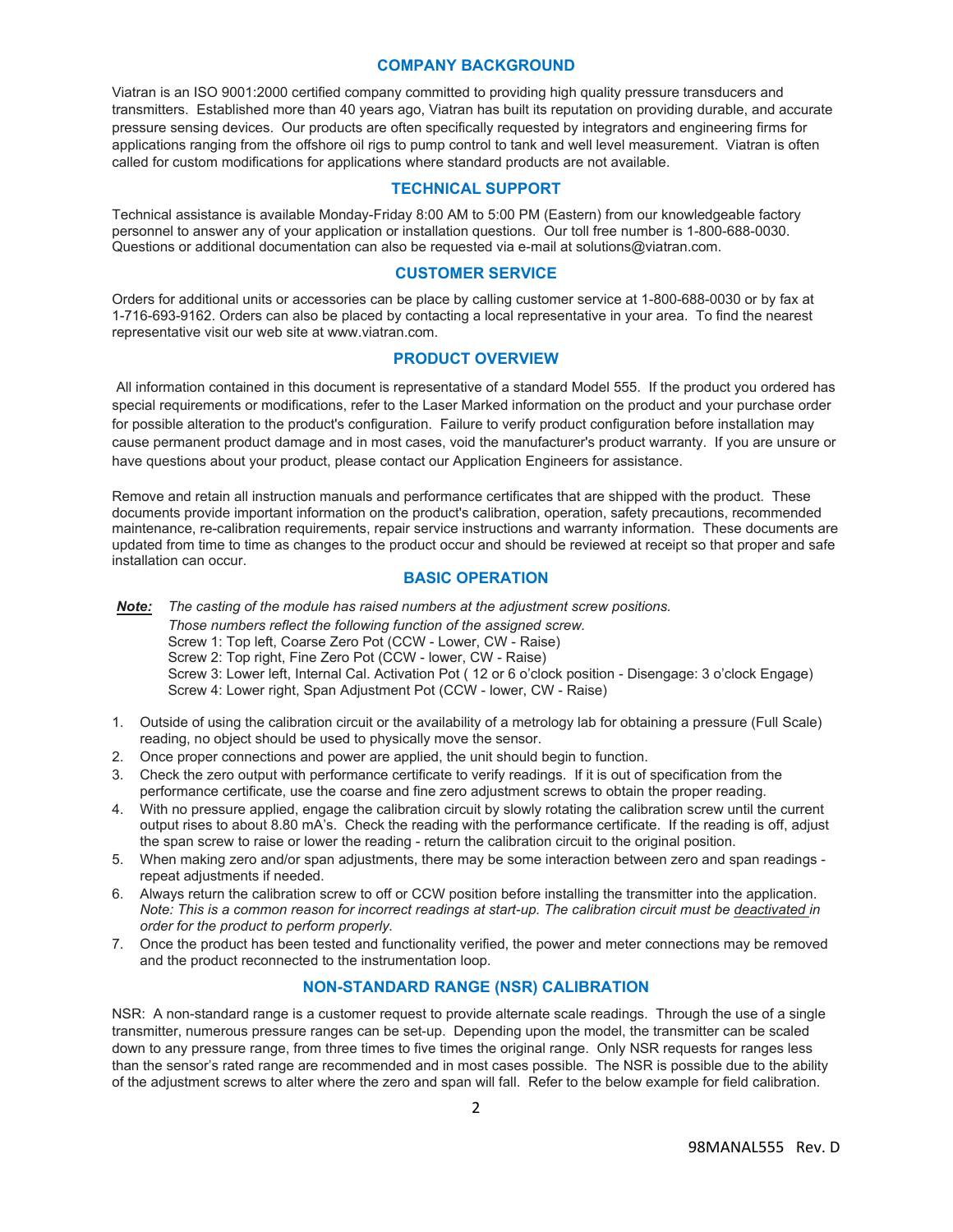#### *NSR Example*

You have Viatran's model 555 with a standard range of 0 to 300 PSI. You would like to set an NSR of 0 to 150 PSI. Refer to the performance certificate and obtain the following:

Zero = 0 PSI = 
$$
4.00
$$
 mA  
Full Scale =  $300$  PSI =  $20.00$  mA  
Cal Value =  $90.04$  PSI +  $8.81$  mA

In order to recalibrate the transmitter, you must determine the cal reading in mA's at the NSR range. This is done by calculating what the cal output should be at the NSR range. For the example listed, the standard calibration value is set to represent 90.04 PSI. Once internally set, the calibration (Cal) will always represent the pressure.

Use the formula: Cal mA's =  $[(16 \times 90.04) /$  desired range] +4

Substitute Actual numbers: Cal mA's = [(16 x 90.04) / 150] +4

Cal mA's = (1440.64 /150) +4

Cal mA's =  $9.604 + 4$ 

Cal mA's = 13.604 mA's

The zero would be set at 4.00 mA's and the calibration circuit will read (after adjusting span) 13.604 mA's when activated. This would provide a new NSR range for the unit of 20 mA's over 150 PSI.

# **INSTALLATION DATA - VIATRAN MODEL 555**

Note: The drawing below is for informational purposes only and is not to scale. All dimensions are nominal, in inches and for reference purposes only.



Note: If the unit is certified for hazardous locations as Intrinsically Safe, use the enclosed connection diagram. Only the pressure transmitter is considered to have the Factory Mutual, CSA or ATEX safety ratings.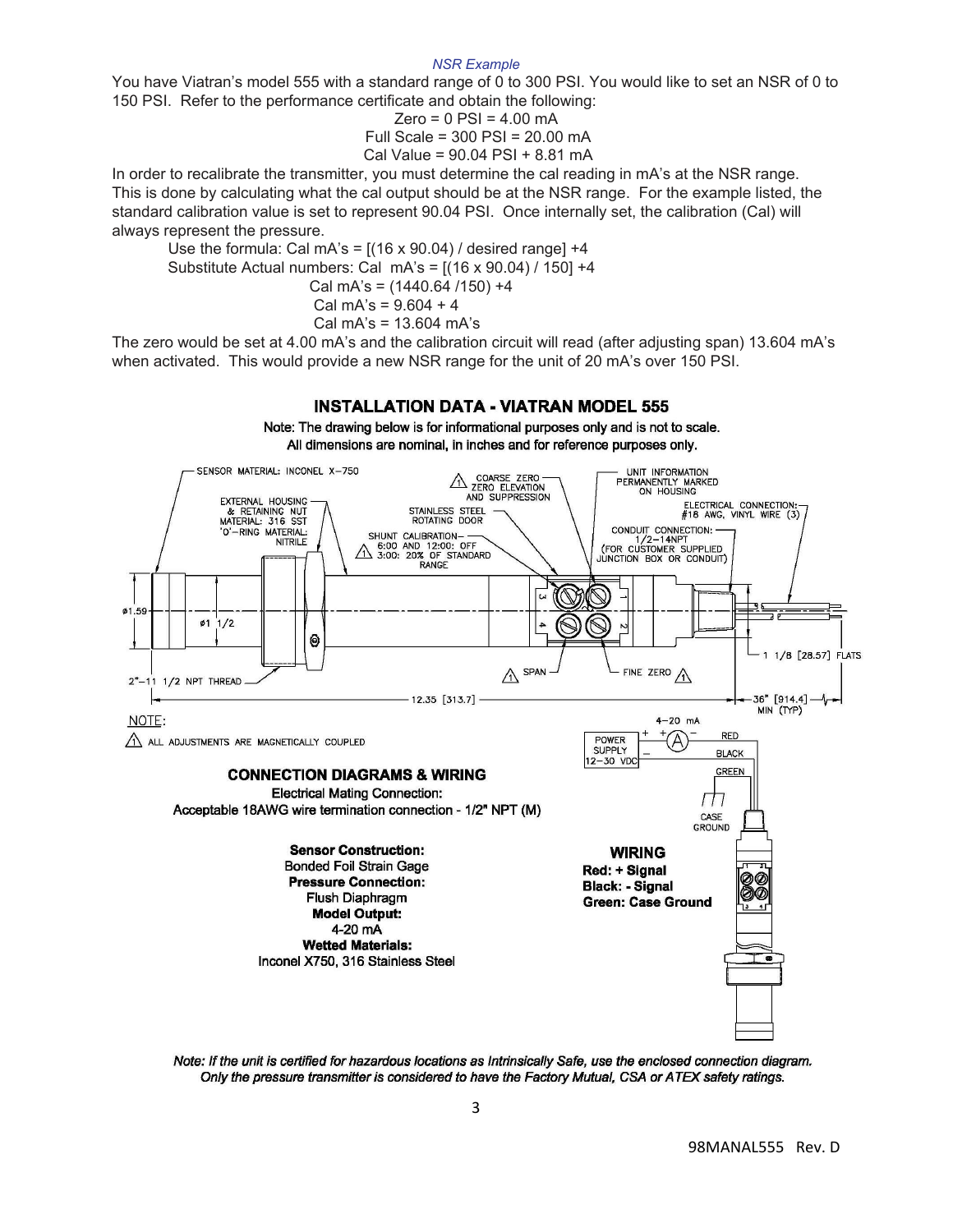## **INSTALLATION OF 555 INTO HAWLE PIPE SADDLE WITH SHUTOFF BLADE.**

The Viatran model 555 Sludge Pressure transmitter is ideally suited for mounting in applications where cavity type pressure sensors might become clogged. The 555 also has exceptional abrasion resistance with its Inconel X750 flush diaphragm.











**Typical installation configuration Model 555 and Service 2018 and Service 2018 and Service 2019 and Model 555** 

It is possible to install the model 555 quickly, without the necessity of shutting down the pressure system, by using the Hawle Model XXX Pipe Drilling Saddle with integral shutoff. **Figure 1** shows a cross-sectional view of the saddle attached to a ductile iron pipe. Make sure that the pipe-drilling machine will attach to the saddle. For USA, a 2" NPT fitting is required. For metric installations, the thread is G2".

Before starting installation, make sure that the model 555 pressure range is correct for the application. In most Wastewater plants, the normal sludge pumping application is between 30 and 60 PSIG. Consult the model 555 manual for instructions on setting the desired range. The pipe saddle-mounting strap should be sized to the correct pipe diameter.

The saddle assembly consists of 3 parts: The saddle, strap and shutoff blade.

- Place the saddle on top of the pipe in the location desired. The gasket that comes with the mounting strap must be installed on the bottom of the pipe saddle so that the curved part is toward the pipe. This is important since it will be the sealing surface for the saddle.
- 2. Attach the strap around the pipe and tighten using a socket wrench.
- 3. Remove the two bolts that hold the plate to the saddle. This opens the blade slot. You are now ready to drill the hole.
- 4. Refer to **figure 2.**
- 5. Install the drilling machine using the instructions included with the machine.
- 6. Drill the hole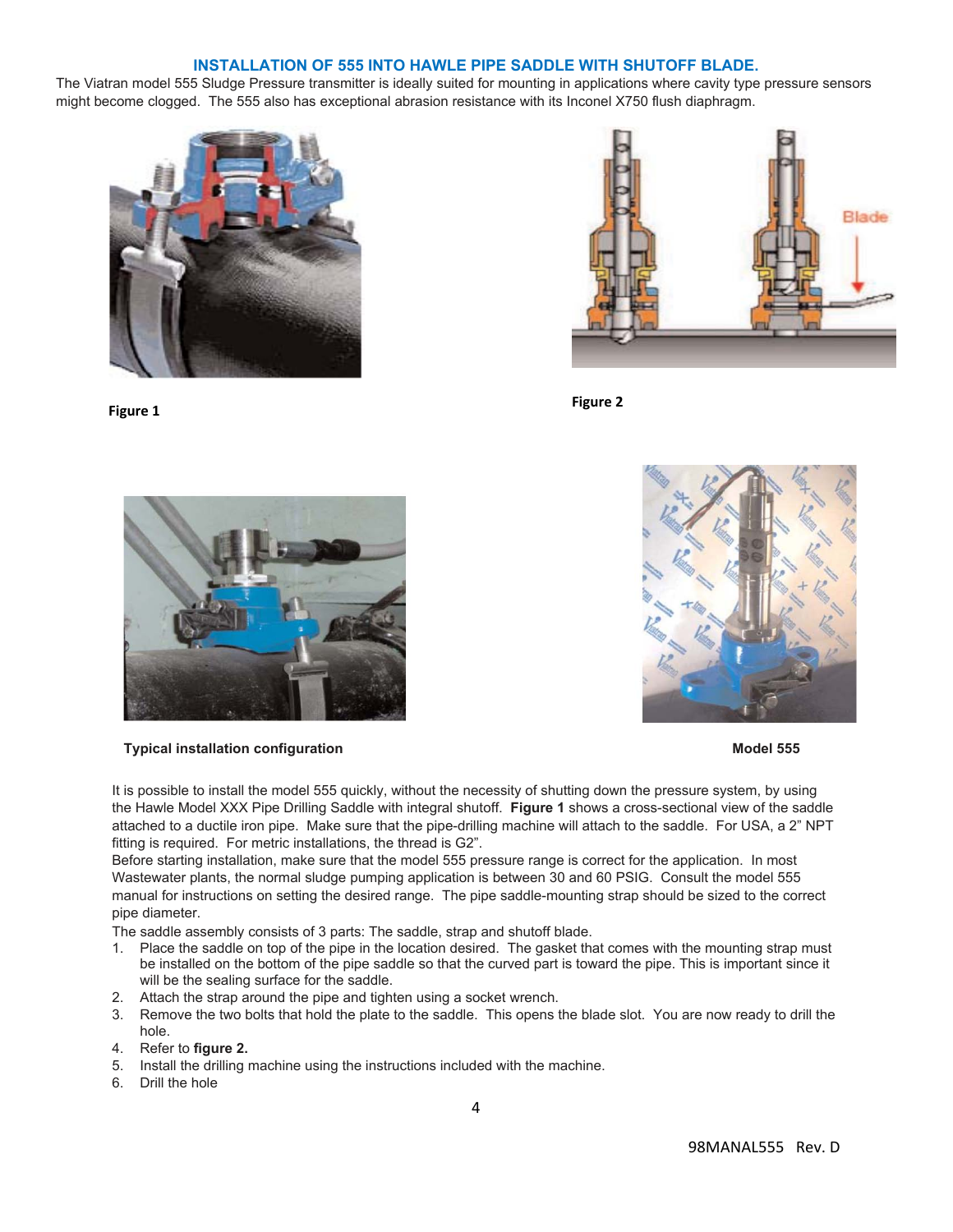- 7. Withdraw the drill bit from the hole while keeping the machine installed in the pipe saddle.
- 8. Insert the stainless steel saddle blade until it is seated all the way in.
- 9. On drilling machines so equipped, attach the flushing hoses to clean out the cavity above the saddle blade
- 10. Remove the drilling machine.
- 11. Thread the model 555 locking ring with the sensor fully retracted. Apply the proper torque to tighten it into the saddle.
- 12. Slowly remove the saddle blade.
- 13. Push the transmitter into the mounting hole until the sensing diaphragm is flush with the inside of the pipe.
- 14. Using the hex wrench furnished, tighten the 3 screws into the transmitter shaft.
- 15. Replace the cover plate. Make sure the gasket is in place before tightening the two bolts.
- 16. Attach the two wires to the instrumentation system and start measuring and controlling.
- 17. It is recommended that the saddle blade be kept where it can be re-inserted if it becomes necessary to remove the Pressure Transmitter in the future.

# **ACCESSORIES - OPTIONAL EQUIPMENT**

Conduit Connection Box; Pipe Saddle with shutoff; Calibration Test Fixture

# **INSTALLATION REQUIREMENTS AND CAUTIONS**

- 1. All electrical & pressure connections should be compatible with specifications outlined above.
- 2. Installation should occur only after electrical (input power) and line pressure is off and at zero.
- 3. The product's internal electrical circuitry is isolated from case ground. It is not recommended that the case or ground of the unit be connected to the input, output or calibrate pins of the product or wiring system. Ground loops and line noise will affect the product's performance and may cause internal electrical failure.
- 4. All products should be protected from direct or continued exposure to fluids at the electrical connection. The electrical connections on the Model 555 have been designed to be terminated in a junction box or encased in conduit. In applications where moisture or fluid contamination is possible, the use of an application approved connection box is recommended for connection termination.
- 5. Use care when handling the unit by the connection wires. Continued or constant movement of the connection wires at the area of sealant might cause the seal to break. If the seal fails, internal contamination and product failure will occur.
- 6. When installing the unit to a pressure or electrical connection, only use the wrench flats closest to the end being installed. I f the unit is being installed on a pressure pipe, only use the 1-1/4" wrench flats at the end where the pressure port is located.
- 7. At no time should an object be inserted into the pressure port or pressed against the sensing area to deflect the sensor (to test or simulate pressure), as permanent damage to the sensing diaphragm may occur.
- 8. To preserve the integrity of the hermetic design, the units have no field replaceable or repairable parts.
- 9. When shipped in quantities, units should be packaged individually to eliminate possible damage.

## **MAINTENANCE AND REPAIR**

Viatran transmitters are designed to function free from routine or scheduled maintenance. Simple cleaning of the electrical connector, pressure port threads and pressure cavity on an as needed basis will provide years of satisfactory performance. Protecting the product from continued exposure to moisture or fluids at the electrical connection, breather area (model dependent) will eliminate premature internal failure of the product. Whenever the product is removed from service the connector and pressure port threads should be cleaned and the pressure cavity flushed with a stainless steel compatible cleaner to prevent media buildup. A lint-free cloth is recommended for cleaning. Cleaning with a coarse or stiff bristle can damage the diaphragm surface.

It is suggested that the calibration be verified on a usage dependent schedule. If the product is in continuous service 7 days a week, then calibration verification may be necessary every 6 to 8 months. If the product is in a lab test environment a more lenient verification schedule would be appropriate. In all instances the performance of the product will depend on the individual application or process in which it is installed. More continued usage would require a shorter period between calibration verification and product maintenance.